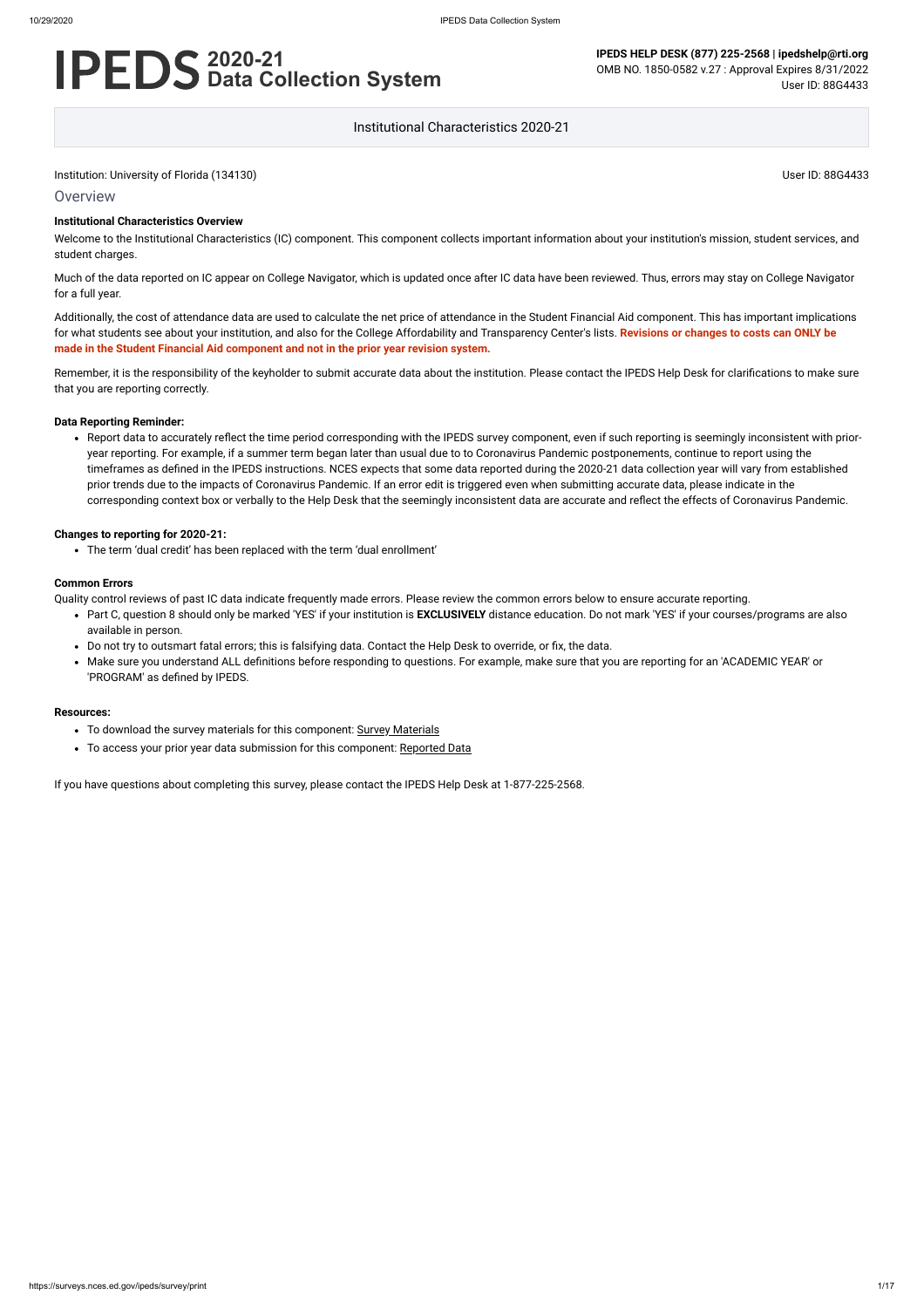# Institution: University of Florida (134130) Contract the User ID: 88G4433 User ID: 88G4433

# Part A - Mission Statement

| Mission Statement URL: | https://<br>$\overline{\phantom{a}}$ | catalog.ufl.edu/ugrd/administration/ |  |
|------------------------|--------------------------------------|--------------------------------------|--|
| ○ Mission Statement:   |                                      |                                      |  |

**1. Provide the institution's mission statement or a web address (URL) where the mission statement can be found. Typed statements are limited to 2,000 characters or less. The mission statement will be available to the public on College Navigator.**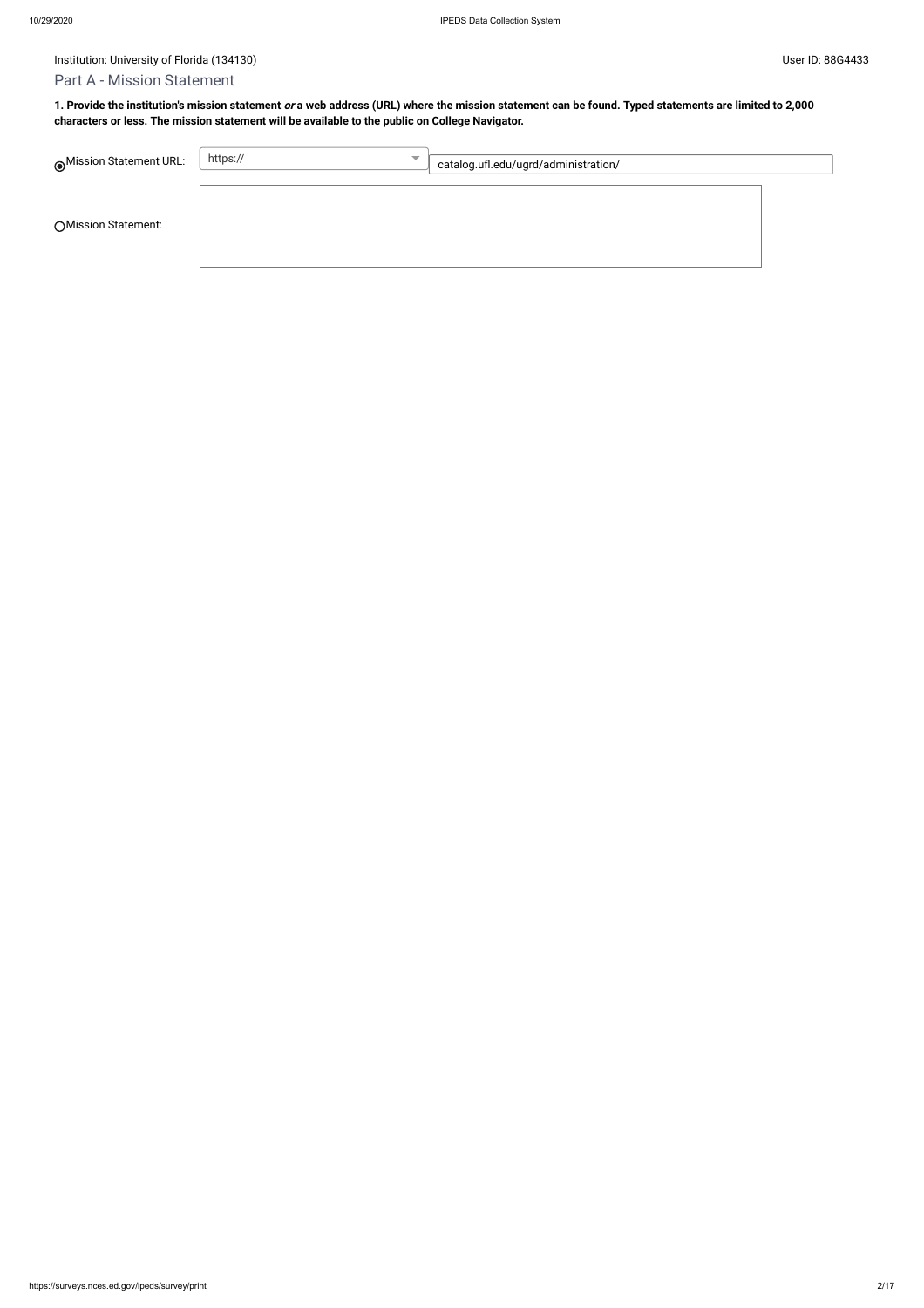# Part B - Services and Programs for Servicemembers and Veterans

#### **1. Which of the following are available to veterans, military servicemembers, or their families?**

- $\bullet$ Yellow [Ribbon Program](javascript:openglossary(1044)) (officially known as Post-9/11 GI Bill, Yellow Ribbon Program)
	- Credit for military [training](javascript:openglossary(1047))
	- Dedicated point of contact for support services for veterans, military servicemembers, and their families
	- Recognized student veteran organization
	- Member of Department of [Defense Voluntary](javascript:openglossary(1069)) Educational Partnership Memorandum of Understanding
	- $\Box$  None of the above

You may use the box below to provide additional context for the data you have reported above. Context notes will be posted on the College Navigator website. Therefore, you should write all context notes using proper grammar (e.g., complete sentences with punctuation) and common language that can be easily understood by students and parents (e.g., spell out acronyms).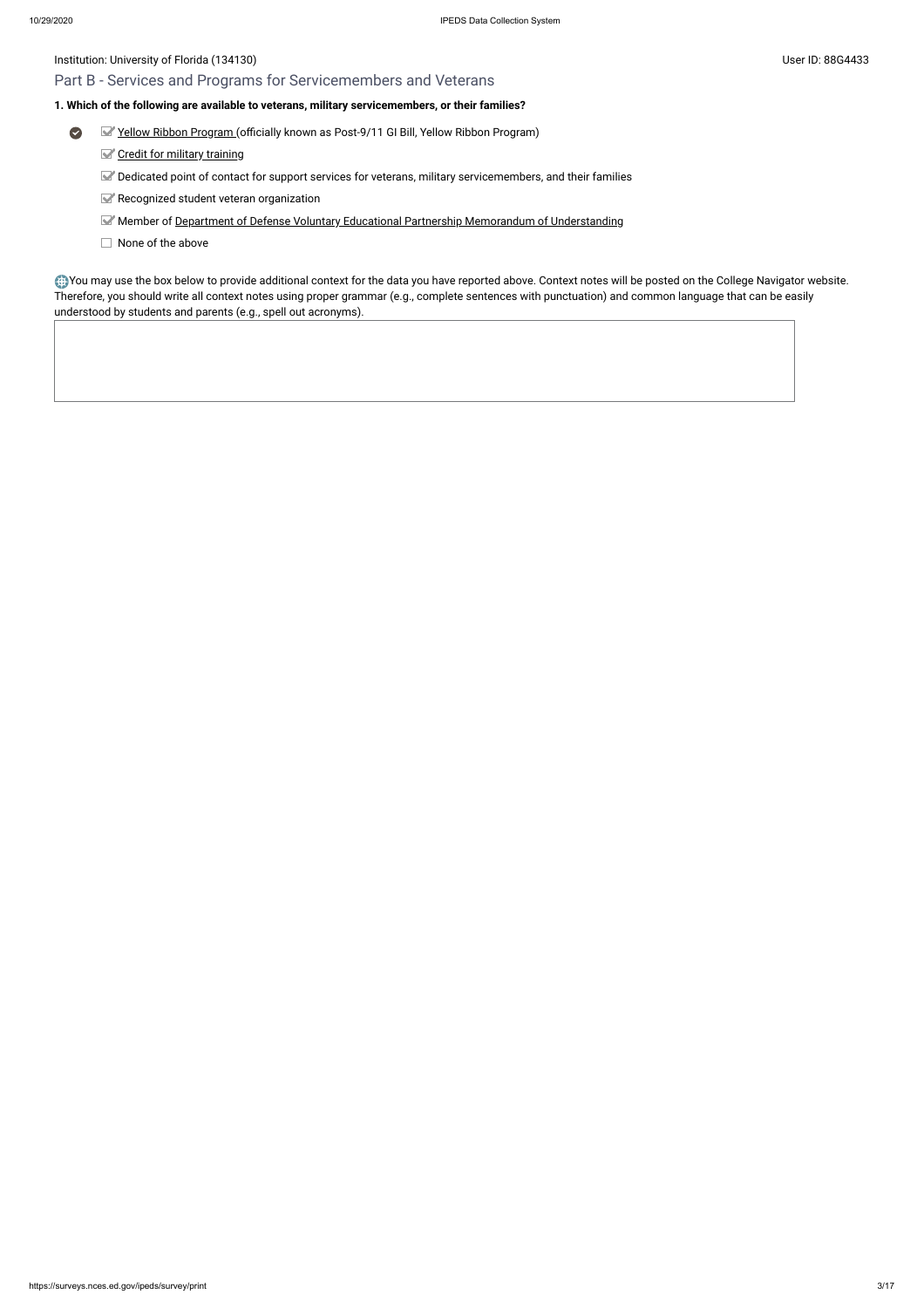Part C - Student Services - Special Learning Opportunities

# **1. Does your institution accept any of the following? [Check all that apply]**

Dual [enrollment](javascript:openglossary(709))

 $\Box$  Credit for [life experiences](javascript:openglossary(710))

[Advanced placement](javascript:openglossary(711)) (AP) credits

 $\Box$  None of the above

#### **2. What types of special learning opportunities are offered by your institution? [Check all that apply]**

| $\blacktriangleright$ ROTC                                                                                                                                             |                     |                        |
|------------------------------------------------------------------------------------------------------------------------------------------------------------------------|---------------------|------------------------|
| $\blacktriangleright$ Army                                                                                                                                             | $\blacksquare$ Navy | $\mathsf{M}$ Air Force |
| Study abroad                                                                                                                                                           |                     |                        |
| Weekend/evening college<br>M                                                                                                                                           |                     |                        |
| <u>Teacher certification</u> (for the elementary, middle school/junior high, or secondary level)<br>Do not include certifications to teach at the postsecondary level. |                     |                        |
| Students can complete their preparation in certain areas of specialization                                                                                             |                     |                        |
| Students must complete their preparation at another institution for certain areas of specialization                                                                    |                     |                        |
| $\blacktriangleright$ This institution is approved by the state for the initial certification or licensure of teachers                                                 |                     |                        |
| None of the above                                                                                                                                                      |                     |                        |

**3. If your institution grants a bachelor's degree or higher but does not offer a full 4-year program of study at the undergraduate level, how many years of completed college-level work are required for entrance?**

Number of years Select One

 $\overline{\mathbf{v}}$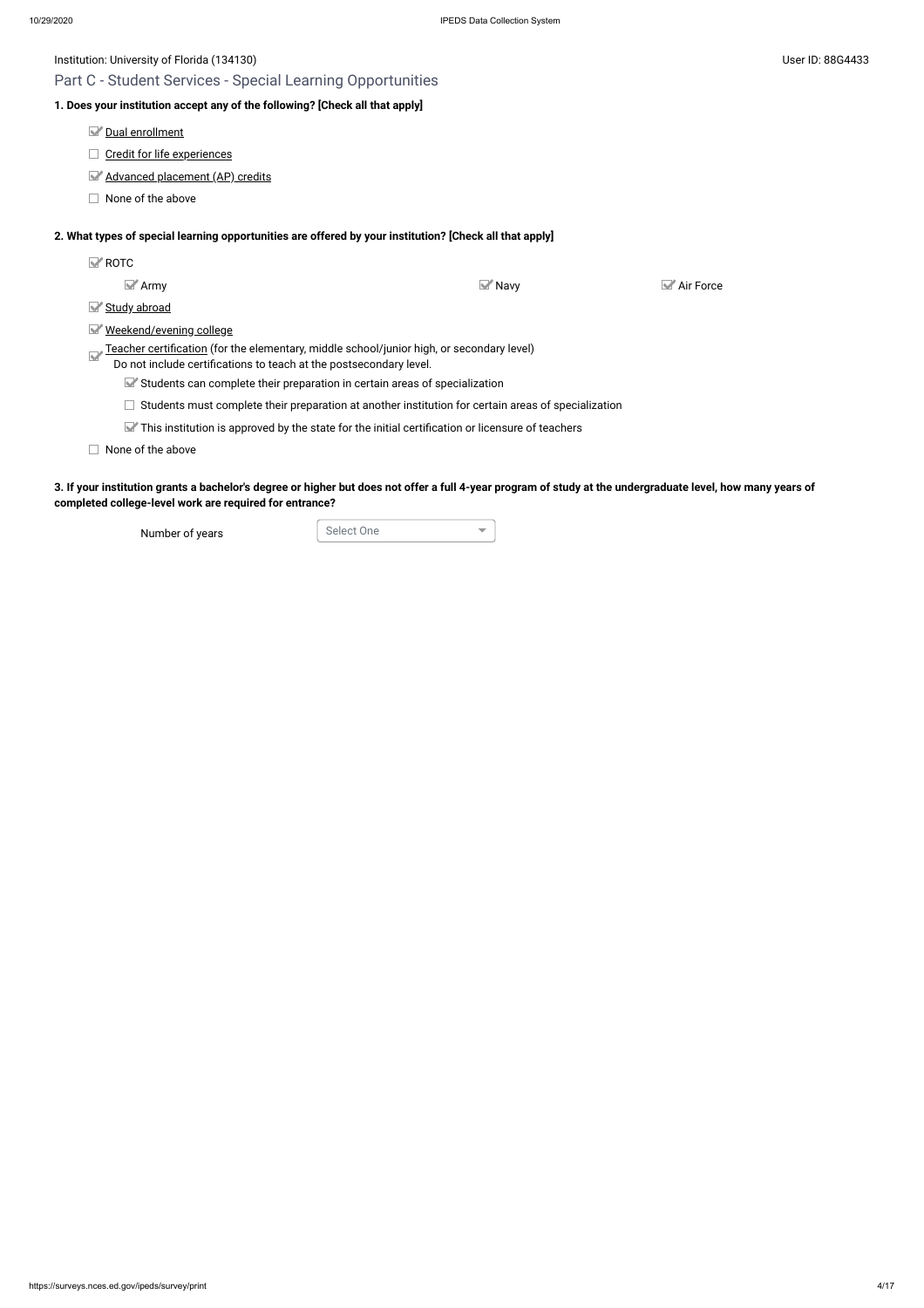## Part C - Student Services: Other Student Services

#### **4. Which of the following selected student services are offered by your institution? [Check all that apply]**

- [Remedial](javascript:openglossary(547)) services
- **Academic/career [counseling](javascript:openglossary(149)) services**
- [Employment](javascript:openglossary(195)) services for current students
- Placement services for [program completers](javascript:openglossary(479))
- On-campus day [care](javascript:openglossary(165)) for children of students
- $\Box$  None of the above

- Yes  $\odot$ 
	- $\Box$  [Tuition guarantee](javascript:openglossary(949))
	- [Prepaid tuition plan](javascript:openglossary(950))
	- $\Box$  [Tuition payment](javascript:openglossary(951)) plan
	- $\Box$  Other (specify in box below)

#### **5. Which of the following [academic library](javascript:openglossary(1015)) resource or service does your institution provide? [Check all that apply]**

- Physical facilities
- $\mathbb{R}$  **O** An organized collection of printed materials
- Access to digital/electronic resources
- $\blacktriangleright$  A staff trained to provide and interpret library materials
- Established library hours
- $\blacktriangleright$   $\blacklozenge$  Access to library collections that are shared with other institutions
- $\Box$  None of the above

You may use the box below to provide additional context for the data you have reported above. Context notes will be posted on the College Navigator website. Therefore, you should write all context notes using proper grammar (e.g., complete sentences with punctuation) and common language that can be easily understood by students and parents (e.g., spell out acronyms).

#### **6. Indicate whether or not any of the following alternative tuition plans are offered by your institution.**

## O No

...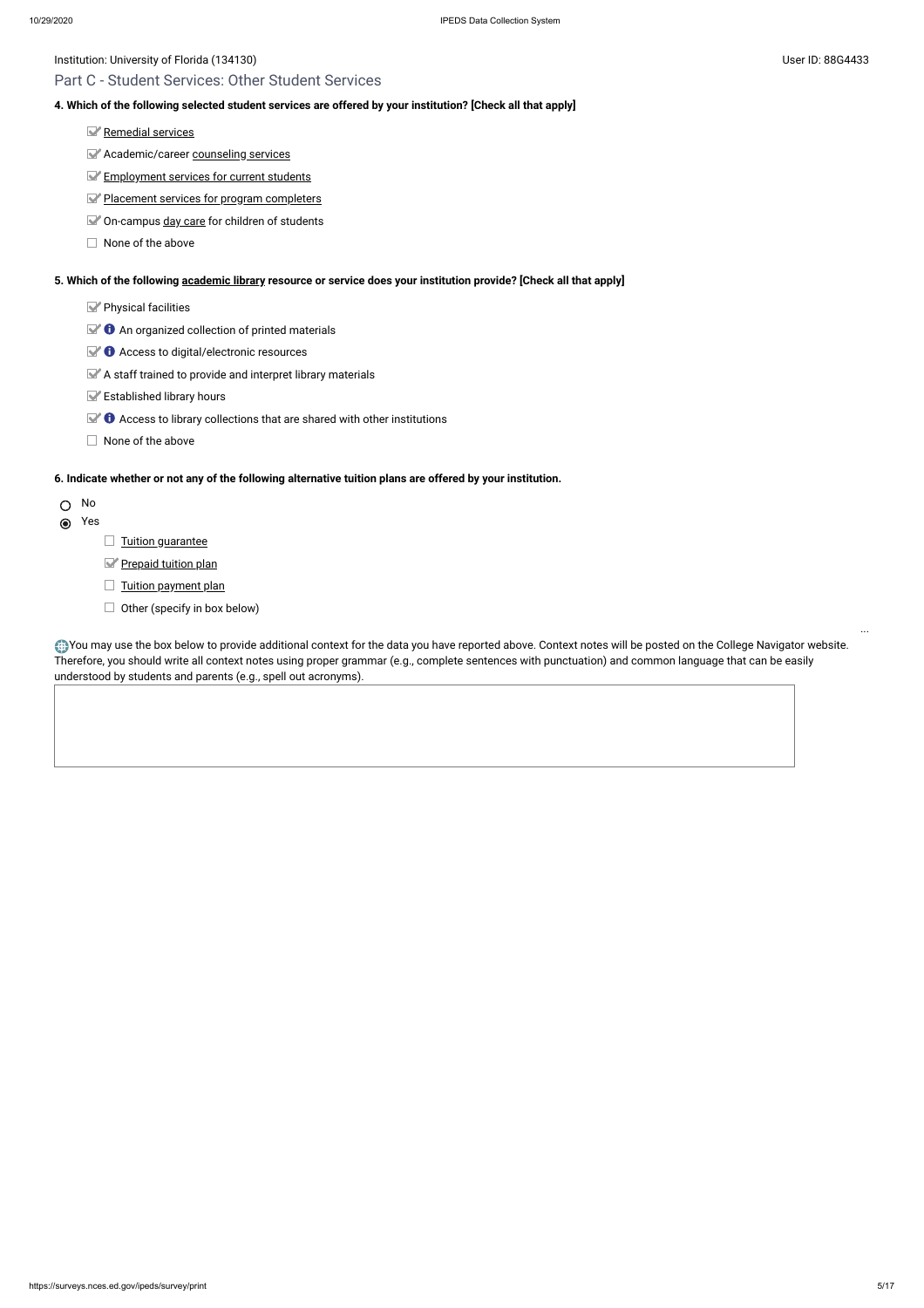# Part C - Student Services - Distance Education

Reporting Reminders:

When reporting distance education offerings, do not include remote learning implemented in response to Coronavirus Pandemic unless the program anticipates maintaining this modality permanently. Allowing program completion via distance education is not the same as having planned full distance education programs.

#### **7. Please indicate at what level(s) your institution does or does not offer [distance education](javascript:openglossary(713)) courses and/or distance education programs. Check all that apply.**

|                     | <b>O</b> Distance education courses | <b>O</b> Distance education programs | Does not offer Distance Education |
|---------------------|-------------------------------------|--------------------------------------|-----------------------------------|
| Undergraduate level |                                     |                                      |                                   |
| Graduate level      |                                     |                                      |                                   |

#### **8. Are all the programs at your institution offered exclusively via [distance education programs](javascript:openglossary(977))?**

Select No if all programs at your institution are offered exclusively via distance education only temporarily in response to Coronavirus Pandemic.

No

Yes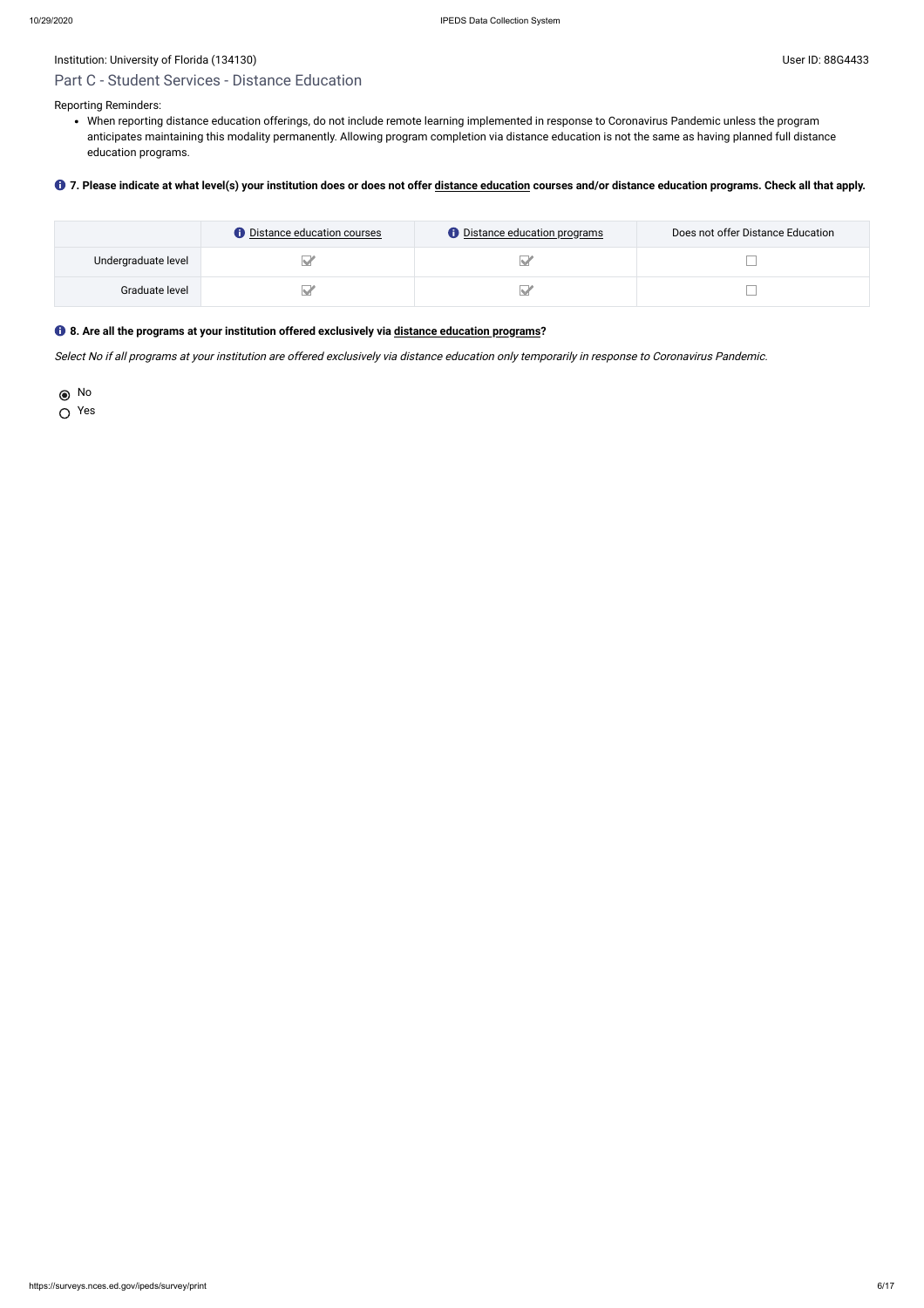# Part C - Student Services: Disability Services

**9. Please indicate the percentage of all undergraduate students enrolled during Fall 2019 who were formally registered as students with disabilities with the institution's office of disability services (or the equivalent office).**

○ 3 percent or less  $\bigcirc$  More than 3 percent:  $\bigcirc$  10  $\frac{1}{8}$ 



You may use the box below to provide additional context for the data you have reported above. Context notes will be posted on the College Navigator website. Therefore, you should write all context notes using proper grammar (e.g., complete sentences with punctuation) and common language that can be easily understood by students and parents (e.g., spell out acronyms).

The UF Disability Resource Center in the Dean of Students Office is committed to: act as a resource for students with physical, learning, sensory or psychological disabilities; provide support for reasonable accommodations for students in order to afford equal access to academic courses and programs; and empower students to articulate their strengths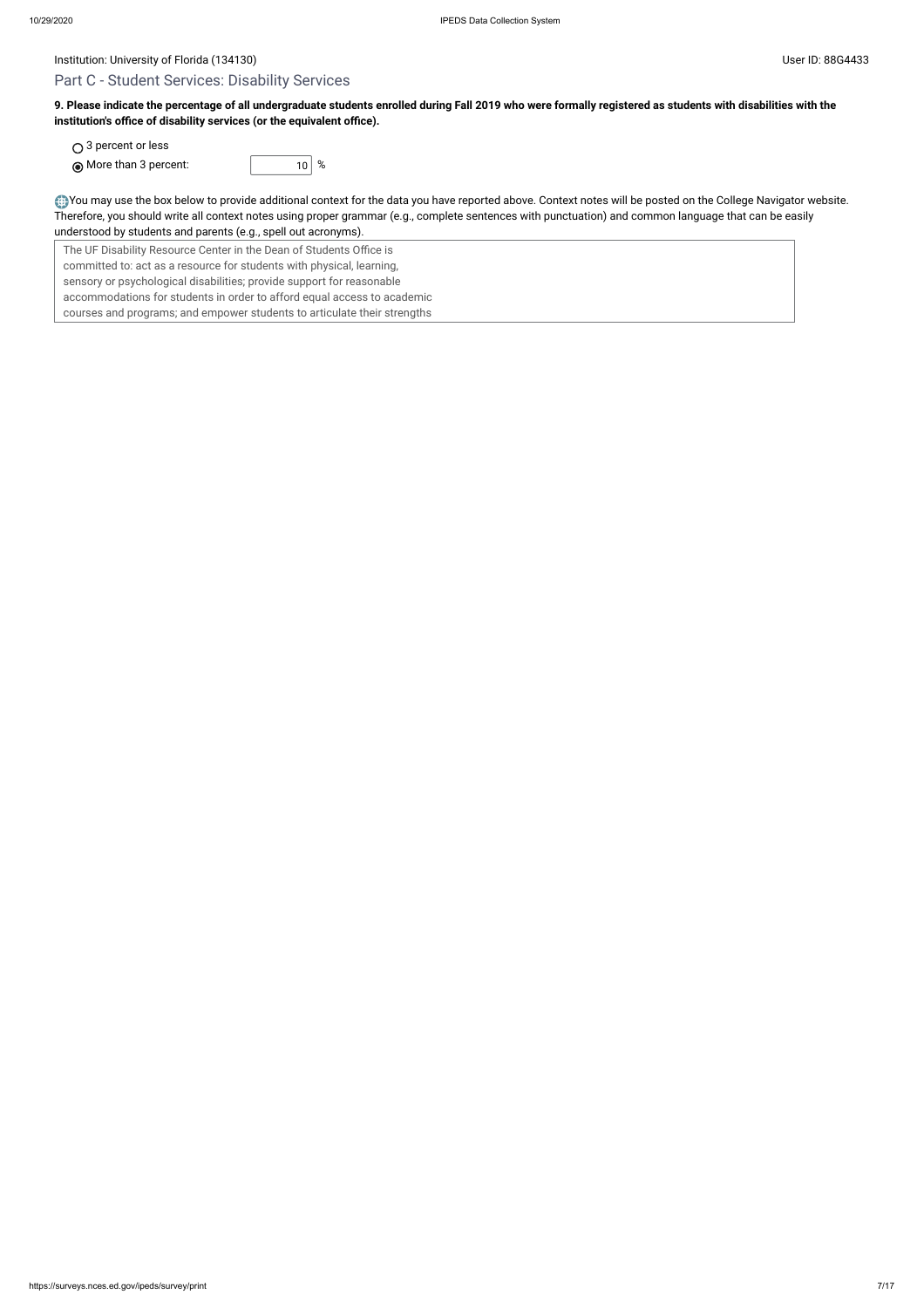## Part D - Student Charges Questions

#### **1. Are all [full-time](javascript:openglossary(259)), [first-time](javascript:openglossary(241)) degree/certificate-seeking students required to live on campus or in institutionally controlled housing?**

If your institution typically has this requirement but such requirement is temporarily suspended due to Coronavirus Pandemic, please answer Yes.

If you answer **Yes** to this question, you will not be asked to report off-campus room and board in the price of attendance (D11).

This is only <sup>a</sup> screening question, and your response does not show up on College Navigator.

If you make any exceptions to this rule, and have even one full-time, first-time student living off-campus, please answer **No** so that this does not cause conflicts with the Student Financial Aid survey. Making changes to the SFA component is very difficult and may lead to inaccurate reporting for your institution.

#### No

Yes, and we do not make **ANY** (even one) exceptions to this rule

#### **2. Does your institution charge different [tuition](javascript:openglossary(848)) for [in-district](javascript:openglossary(303)), [in-state,](javascript:openglossary(309)) or [out-of-state](javascript:openglossary(463)) students?**

If you answer **Yes** to this question, you will be expected to report tuition amounts for in-district, in-state, and out-of-state students.

Please only select **Yes** if you really charge different tuition rates, or you will be reporting the same numbers 3 times.

O<sub>No</sub>

Yes

#### **3. Does your institution offer [institutionally-controlled housing](javascript:openglossary(970)) (either on or off campus)?**

If your institution typically offers institutionally-controlled housing but has temporarily suspended such offerings due to Coronavirus Pandemic, please answer Yes.

If you answer **Yes** to this question, you will be expected to specify <sup>a</sup> housing capacity, and to report <sup>a</sup> room charge or <sup>a</sup> combined room and board charge (D10).

#### No

## Yes

Specify housing [capacity](javascript:openglossary(185)) for academic year 2020-21

10,161

#### **4. Do you offer [board](javascript:openglossary(87)) or meal plans to your students?**

If your institution typically offers board or meal plans but has temporarily suspended such offerings due to Coronavirus Pandemic, please answer Yes.

If you answer **Yes** to this question, you will be expected to report <sup>a</sup> board charge or combined room and board charge (D10).

No

Yes - Enter the number of meals per week in the maximum meal plan available

Yes - Number of meals per week can vary (e.g., students charge meals against a meal card)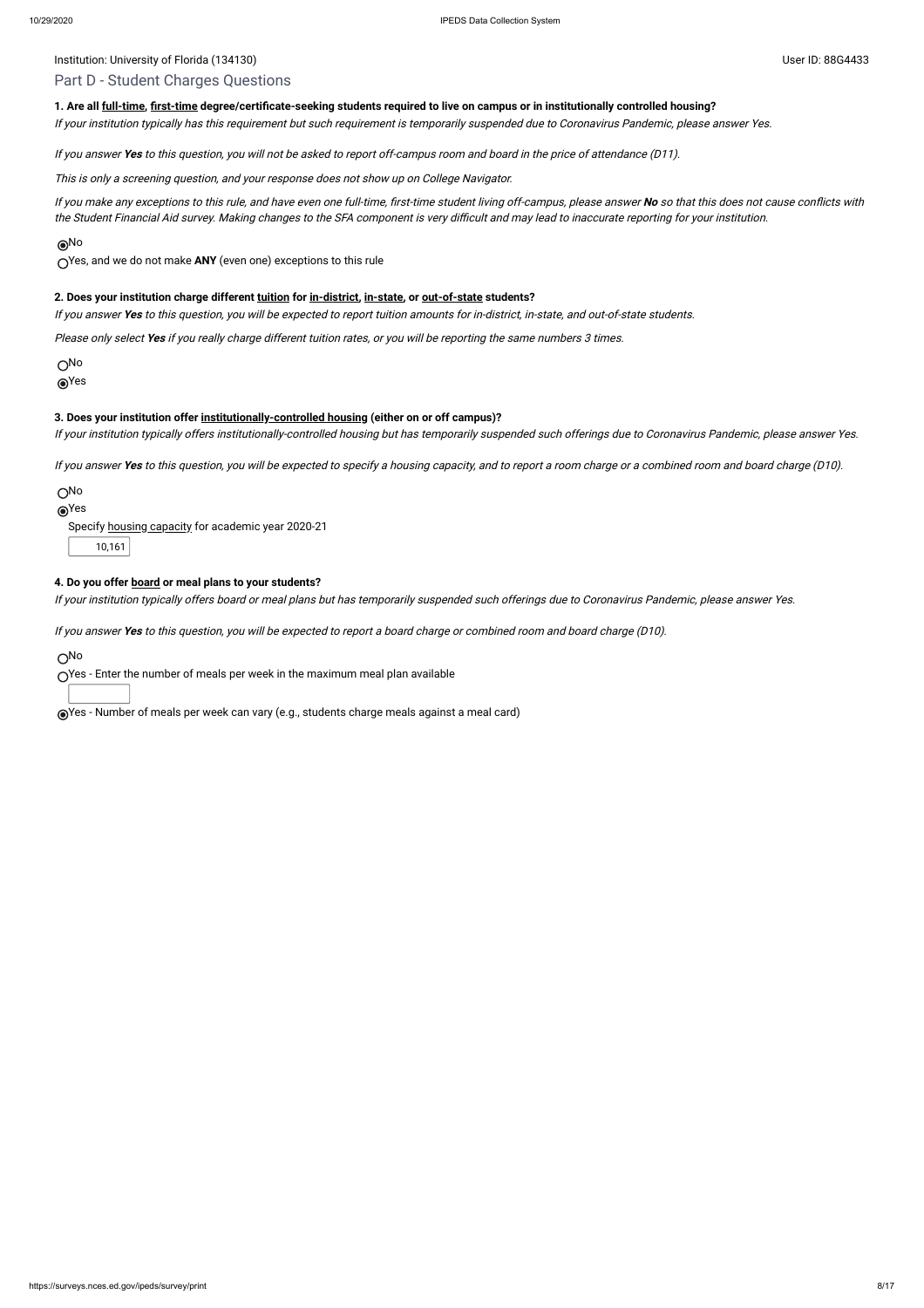# Institution: University of Florida (134130) Contract the User ID: 88G4433 User ID: 88G4433

# Part D - Undergraduate Student Charges

## If the institution charges an [application fee](javascript:openglossary(47)), indicate the amount.

|                                     | Amount | Prior year |
|-------------------------------------|--------|------------|
| Linderaradus<br>annlication.<br>041 | 30     | $\sim$     |

## **5. Charges to [full-time undergraduate students](javascript:openglossary(259)) for the full [academic year](javascript:openglossary(19)) 2020-21**

Please be sure to report an average tuition that includes all students at all levels (freshman, sophomore, etc.).

|                                      | In-district | Prior year | In-state | Prior year | Out-of-state | Prior year |
|--------------------------------------|-------------|------------|----------|------------|--------------|------------|
| All full-time undergraduate students |             |            |          |            |              |            |
| Average tuition                      | 4,477       | 4,477      | 4,477    | 4,477      | 25,694       | 25,694     |
| <b>Required fees</b>                 | ا 904,      | 1,904      | 1,904    | 1,904      | 2,965        | 2,965      |

#### **6. Per [credit hour](javascript:openglossary(155)) charge for [part-time undergraduate students](javascript:openglossary(469))**

Please be sure to report an average per credit tuition that includes all students at all levels (freshman, sophomore, etc.). Do not include fees.

|                        | In-district | Prior year | In-state | Prior year | Out-of-state | Prior year |
|------------------------|-------------|------------|----------|------------|--------------|------------|
| Per credit hour charge | 149         | 149        | 149      | 149        | 856          | 856        |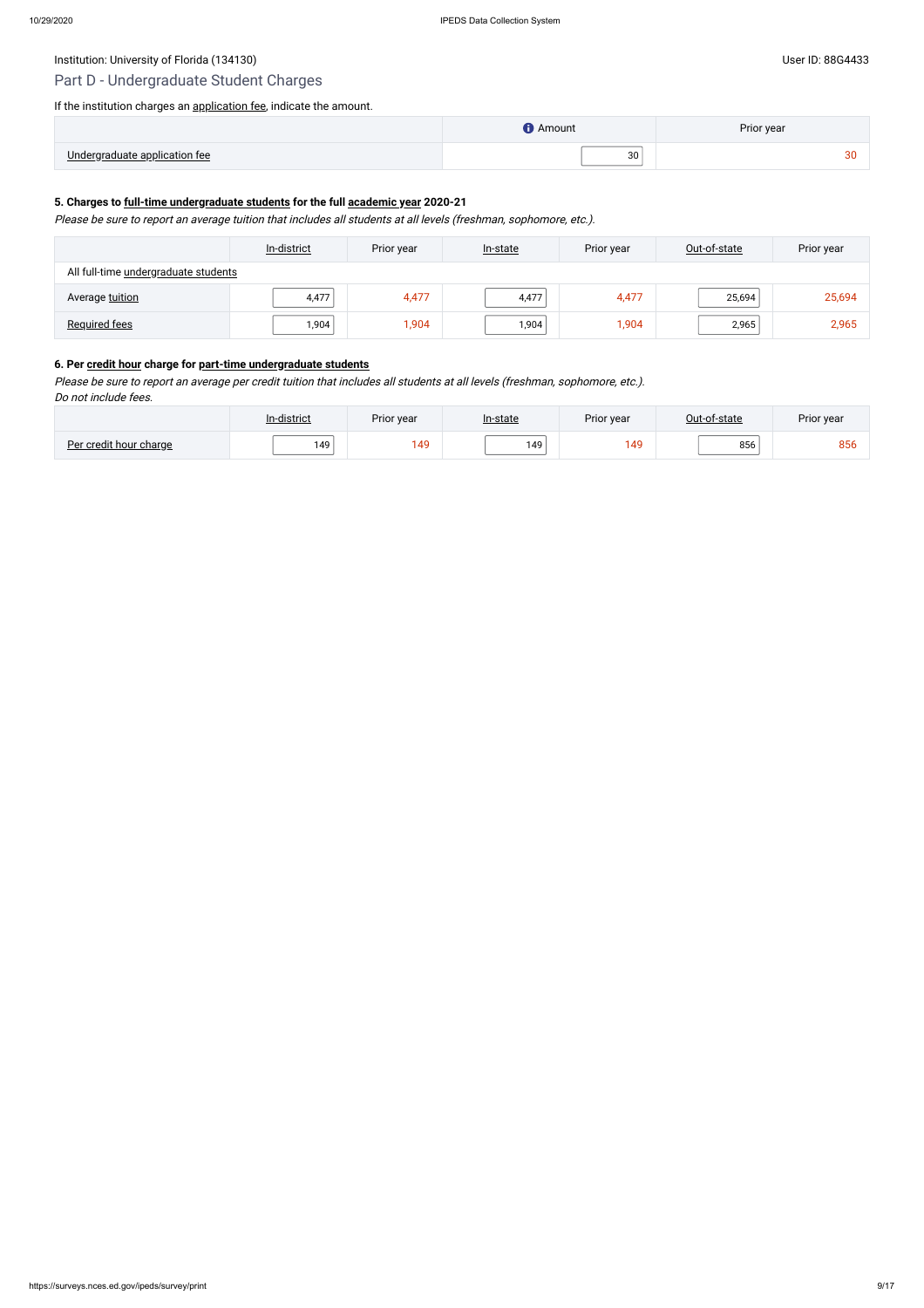# Institution: University of Florida (134130) Contract the User ID: 88G4433 User ID: 88G4433

# Part D - Graduate Student Charges

## **If the institution charges an [application fee,](javascript:openglossary(47)) indicate the amount.**

|              | nount? | Prior year |
|--------------|--------|------------|
| $\cdot$ room | 30     |            |

#### Please do not include tuition for Doctor's Degree – Professional Practice programs. Data for those programs are collected separately.

#### **7. Charges to [full-time graduate students](javascript:openglossary(259)) for the full [academic year](javascript:openglossary(19)) 2020-21**

|                      | In-district | Prior year | In-state | Prior year | Out-of-state | Prior year |
|----------------------|-------------|------------|----------|------------|--------------|------------|
| Average tuition      | 10,770      | 10,770     | 10,770   | 10,770     | 27,335       | 27,335     |
| <b>Required fees</b> | 1,967       | 1,967      | 1,967    | 1,967      | 2,795        | 2,795      |

#### **8. Per credit hour charge for [part-time graduate students](javascript:openglossary(469))**

Please be sure to report an average per credit tuition that includes all graduate students (NOT doctor's degree-professional practice students). Do not include fees.

|                        | n-district | Prior year | <u>In-state</u> | Prior year | Out-of-state | Prior year                                 |
|------------------------|------------|------------|-----------------|------------|--------------|--------------------------------------------|
| Per credit hour charge | 449        | 449        | 449             | 449        | 1,139        | 100<br>$\overline{\phantom{a}}$<br>د ټ ر ا |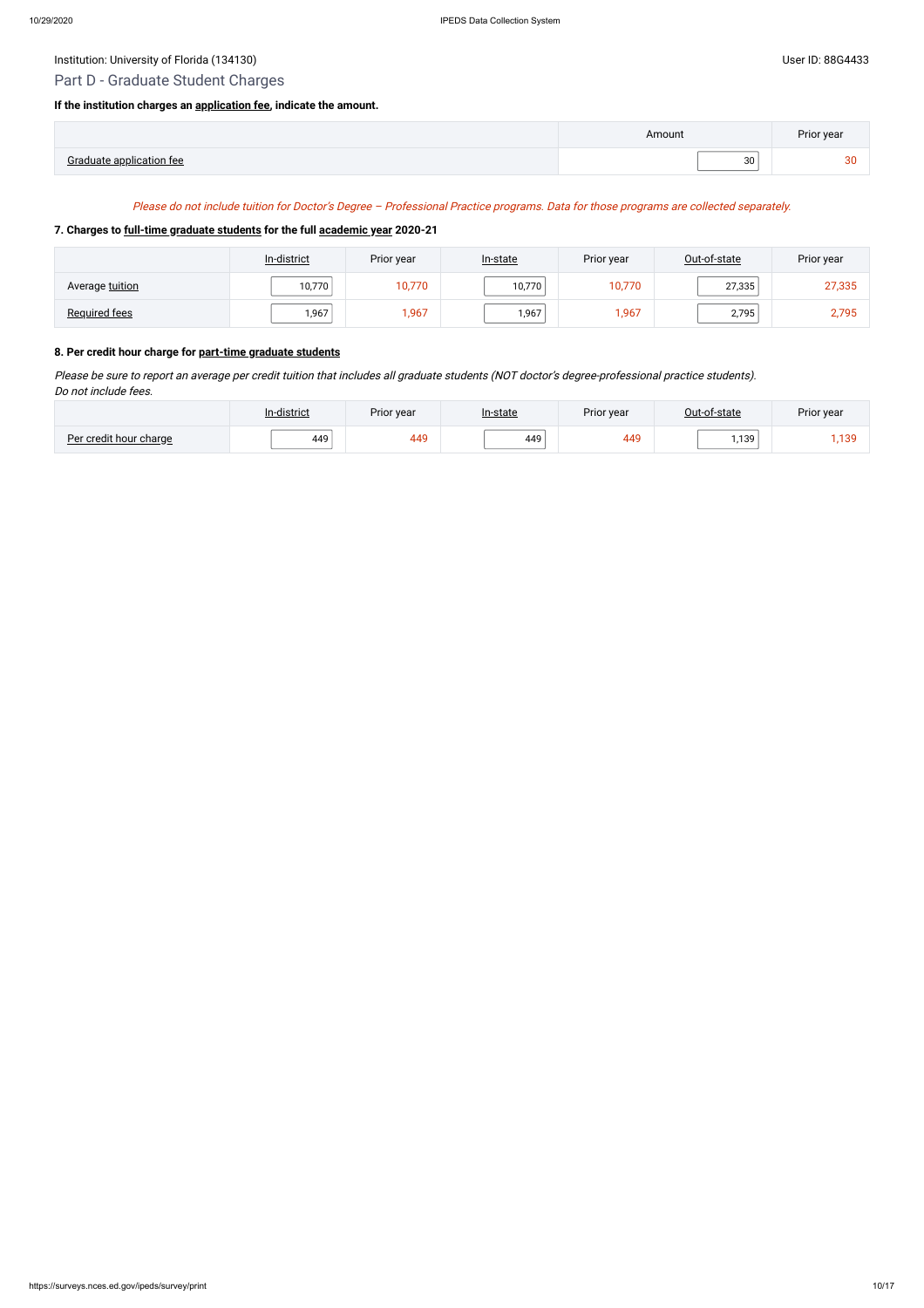Institution: University of Florida (134130) Contract the USE of Disease of Property and Disease in the User ID: 88G4433

# Part D - Student Charges - Graduate, Doctor's-Professional Practice Tuition

9. List the typical <u>[tuition](javascript:openglossary(848))</u> and [required fees](javascript:openglossary(788)) for a full-time [doctor's-professional practice](javascript:openglossary(942)) student in any of the selected programs for the full [academic year](javascript:openglossary(19)) 2020-**21.**

DO NOT include room and board charges

| Doctor's degree-professional practice  | In-state | Out-of-state |
|----------------------------------------|----------|--------------|
| 1. Chiropractic (D.C. or D.C.M.):      |          |              |
| <b>Tuition amount</b>                  |          |              |
| Required fees                          |          |              |
| 2. Dentistry (D.D.S. or D.M.D.):       |          |              |
| Tuition amount                         | 37,564   | 62,783       |
| Required fees                          | 4,154    | 5,415        |
| 3. Medicine (M.D.):                    |          |              |
| Tuition amount                         | 32,744   | 60,592       |
| <b>Required fees</b>                   | 3,913    | 5,306        |
| 4. Optometry (O.D.):                   |          |              |
| <b>Tuition amount</b>                  |          |              |
| Required fees                          |          |              |
| 5. Osteopathic Medicine (D.O.):        |          |              |
| <b>Tuition amount</b>                  |          |              |
| Required fees                          |          |              |
| 6. Pharmacy (Pharm.D.):                |          |              |
| Tuition amount                         | 19,845   | 41,886       |
| <b>Required fees</b>                   | 3,057    | 4,159        |
| 7. Podiatry (Pod.D., D.P., or D.P.M.): |          |              |
| <b>Tuition amount</b>                  |          |              |
| <b>Required fees</b>                   |          |              |
| 8. Veterinary Medicine (D.V.M.):       |          |              |
| <b>Tuition amount</b>                  | 25,248   | 45,225       |
| <b>Required fees</b>                   | 3,539    | 4,538        |
| 9. Law (J.D.):                         |          |              |
| <b>Tuition amount</b>                  | 19,139   | 34,602       |
| Required fees                          | 2,665    | 3,438        |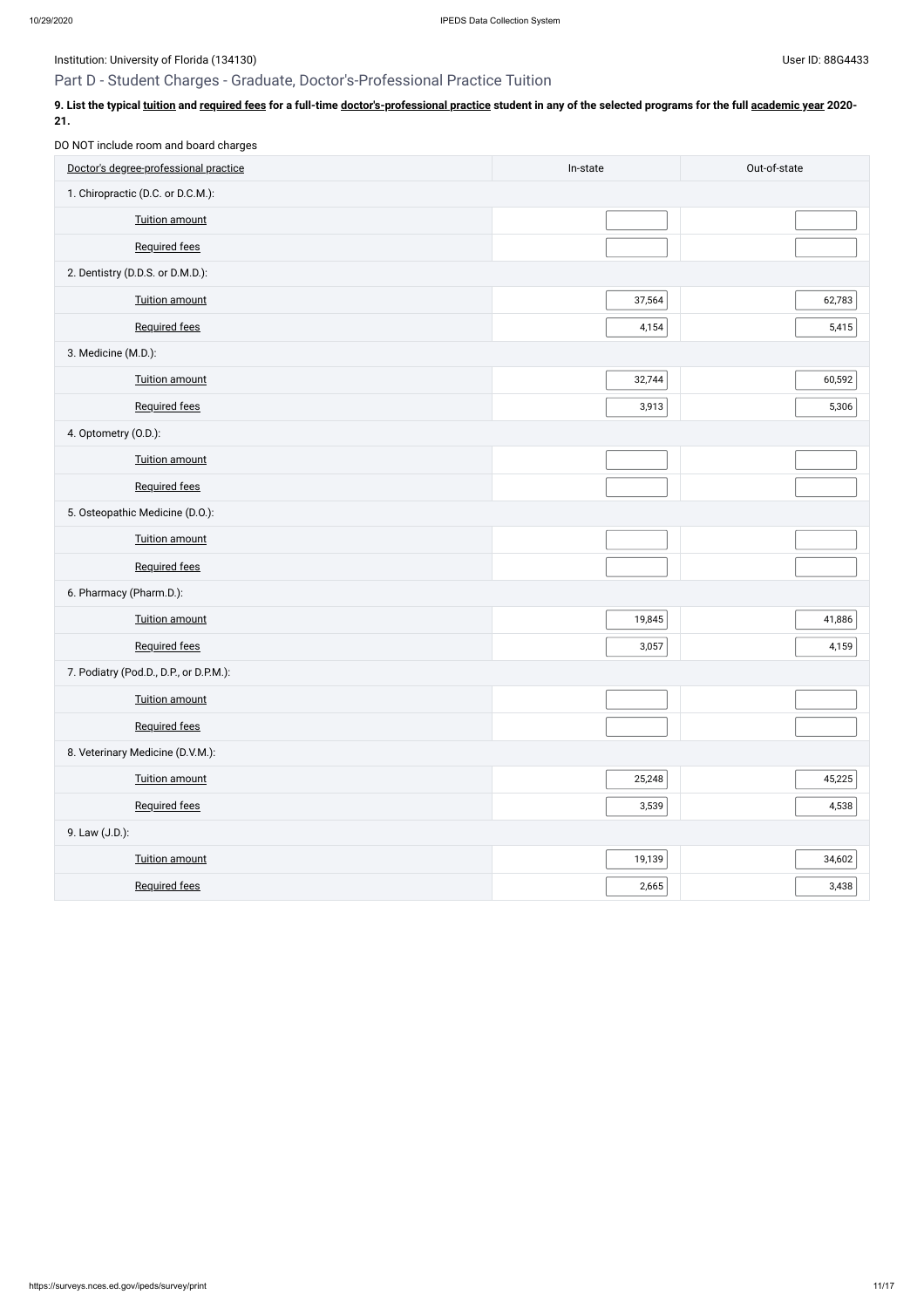Institution: University of Florida (134130) Channels and the User ID: 88G4433

# Part D - Student Charges - Room and Board

# **10. What are the typical [room](javascript:openglossary(565)) and [board charges](javascript:openglossary(87)) for a student for the full academic year 2020-21?**

If your institution offers room or board at no charge to students, enter zero.

If you report room and board separately, leave the combined charge blank. If you report <sup>a</sup> combined charge, leave the room and board charges blank.

| Room and board charges                                                                         | Amount | Prior year |
|------------------------------------------------------------------------------------------------|--------|------------|
| <b>C</b> Room charge (Double occupancy)                                                        | 5,990  | 5,750      |
| <b>Board charge (Maximum plan)</b>                                                             | 4,600  | 4,470      |
| Combined room and board charge<br>(Answer only if you CANNOT separate room and board charges.) | N/A    |            |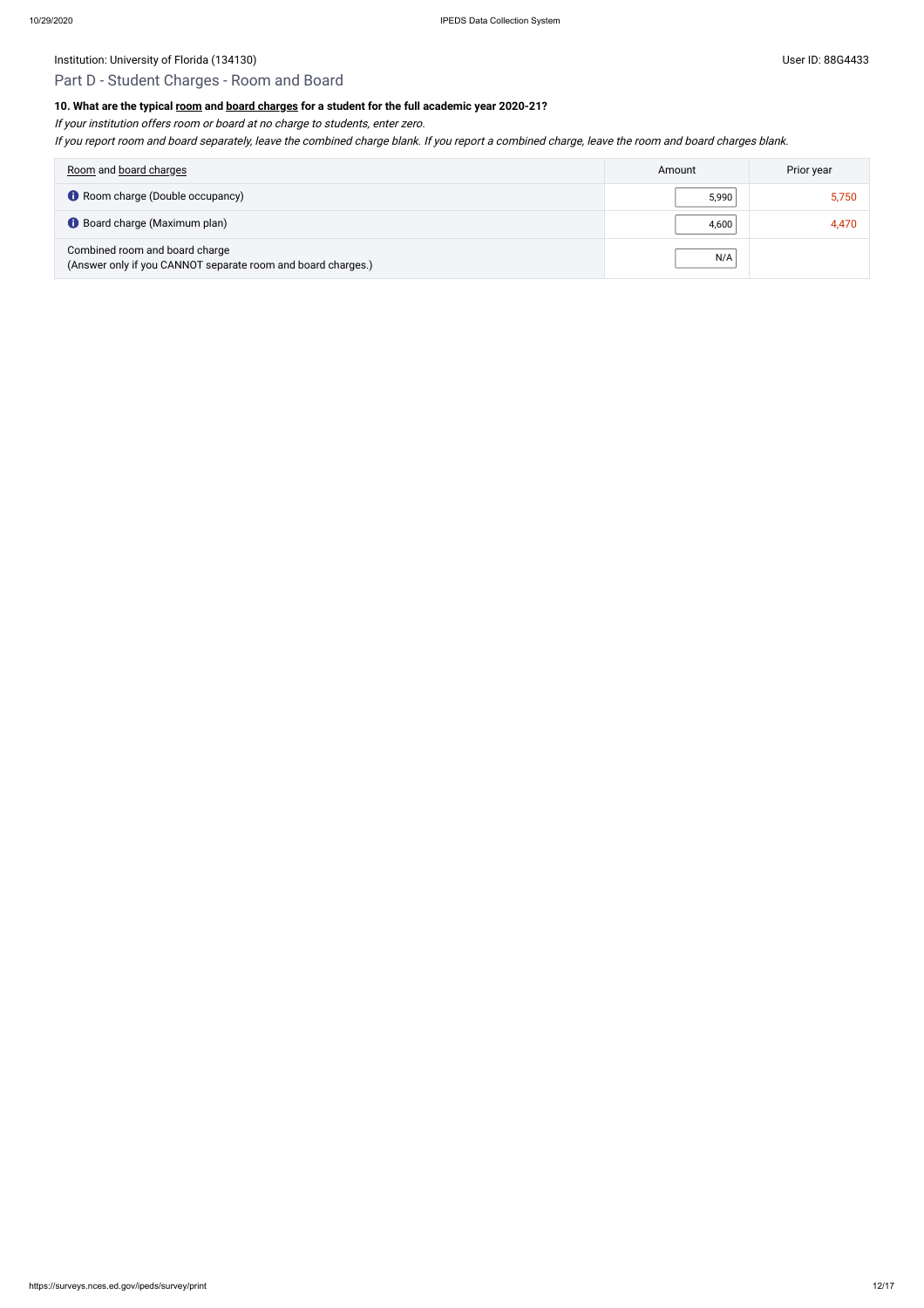# Part D - Student Charges - Cost of Attendance

# **11. Cost of attendance for [full-time,](javascript:openglossary(259)) [first-time](javascript:openglossary(241)) undergraduate students:**

Please enter the amounts requested below for each Cost of Attendance (COA) category. These data will be made available to the public on College Navigator. If your institution participates in any Title IV programs (e.g., Pell, Direct Loans), you must provide all information. Estimates of expenses for books and supplies, room and board, and other expenses are those from the COA report used by the financial aid office in determining financial need. Please confirm with your institution's financial aid office the correct values for these COA categories, as its staff are most familiar with federal guidance (e.g., Federal Student Aid Handbook) and professional standards in determining COA.

Notes:

- If your institution offers room (housing) but does not offer board, refer to your institution's COA budgets to report an estimate of how much students would spend on board.
- Similarly, if your institution offers board but does not offer room (housing), refer to your institution's COA budgets to report an estimate of how much students would spend on room.

If the **2020-21 tuition and/or fees as reported on this page** for full-time, first-time students are covered by a [tuition guarantee](javascript:openglossary(949)) program, check the applicable box(es) under 'Tuition Guarantee'. Additionally, please indicate the maximum % increase that is guaranteed. These numbers are expected to be fairly small. Please contact the Help Desk if you are confused about these values and how to report them.

You may use the box below to provide additional context for the data you have reported above. Context notes will be posted on the College Navigator website. Therefore, you should write all context notes using proper grammar (e.g., complete sentences with punctuation) and common language that can be easily understood by students and parents (e.g., spell out acronyms).

| Charges for full academic year       | 2017-18                                                                                                           | 2018-19                  | 2019-20 | 2020-21 |        |  |
|--------------------------------------|-------------------------------------------------------------------------------------------------------------------|--------------------------|---------|---------|--------|--|
| Published tuition and required fees: | <b><i><u>O</u></i></b> Tuition Guarantee<br>(check only if applicable<br>to entering students<br>in $2020 - 21$ ) | Guaranteed<br>increase % |         |         |        |  |
| In-district                          |                                                                                                                   |                          |         |         |        |  |
| Tuition                              | 4,477                                                                                                             | 4,477                    | 4,477   | 4,477   | $\Box$ |  |
| Required fees                        | 1,904                                                                                                             | 1,904                    | 1,904   | 1,904   | $\Box$ |  |
| Tuition + fees total                 | 6,381                                                                                                             | 6,381                    | 6,381   | 6,381   |        |  |
| In-state                             |                                                                                                                   |                          |         |         |        |  |
| Tuition                              | 4,477                                                                                                             | 4,477                    | 4,477   | 4,477   | $\Box$ |  |
| Required fees                        | 1,904                                                                                                             | 1,904                    | 1,904   | 1,904   | $\Box$ |  |
| Tuition + fees total                 | 6,381                                                                                                             | 6,381                    | 6,381   | 6,381   |        |  |
| Out-of-state                         |                                                                                                                   |                          |         |         |        |  |
| Tuition                              | 25,694                                                                                                            | 25,694                   | 25,694  | 25,694  | $\Box$ |  |
| Required fees                        | 2,965                                                                                                             | 2,965                    | 2,965   | 2,965   | $\Box$ |  |
| Tuition + fees total                 | 28,659                                                                                                            | 28,659                   | 28,659  | 28,659  |        |  |
|                                      |                                                                                                                   |                          |         |         |        |  |
| <b>Books and supplies</b>            | 1,210                                                                                                             | 1,030                    | 850     | 890     |        |  |
| On-campus:                           |                                                                                                                   |                          |         |         |        |  |
| Room and board                       | 9,910                                                                                                             | 10,120                   | 10,220  | 10,590  |        |  |
| Other expenses                       | 3,630                                                                                                             | 3,680                    | 3,760   | 3,570   |        |  |
| Room and board and other expenses    | 13,540                                                                                                            | 13,800                   | 13,980  | 14,160  |        |  |
| Off-campus (not with family):        |                                                                                                                   |                          |         |         |        |  |

| Room and board                    | 9,910  | 10,120 | 10,220 | 10,590 |  |  |
|-----------------------------------|--------|--------|--------|--------|--|--|
| Other expenses                    | 3,630  | 3,680  | 3,760  | 3,570  |  |  |
| Room and board and other expenses | 13,540 | 13,800 | 13,980 | 14,160 |  |  |
| Off-campus (with family):         |        |        |        |        |  |  |
| Other expenses                    | 3,630  | 3,680  | 3,760  | 3,570  |  |  |

https://www.sfa.ufl.edu/cost/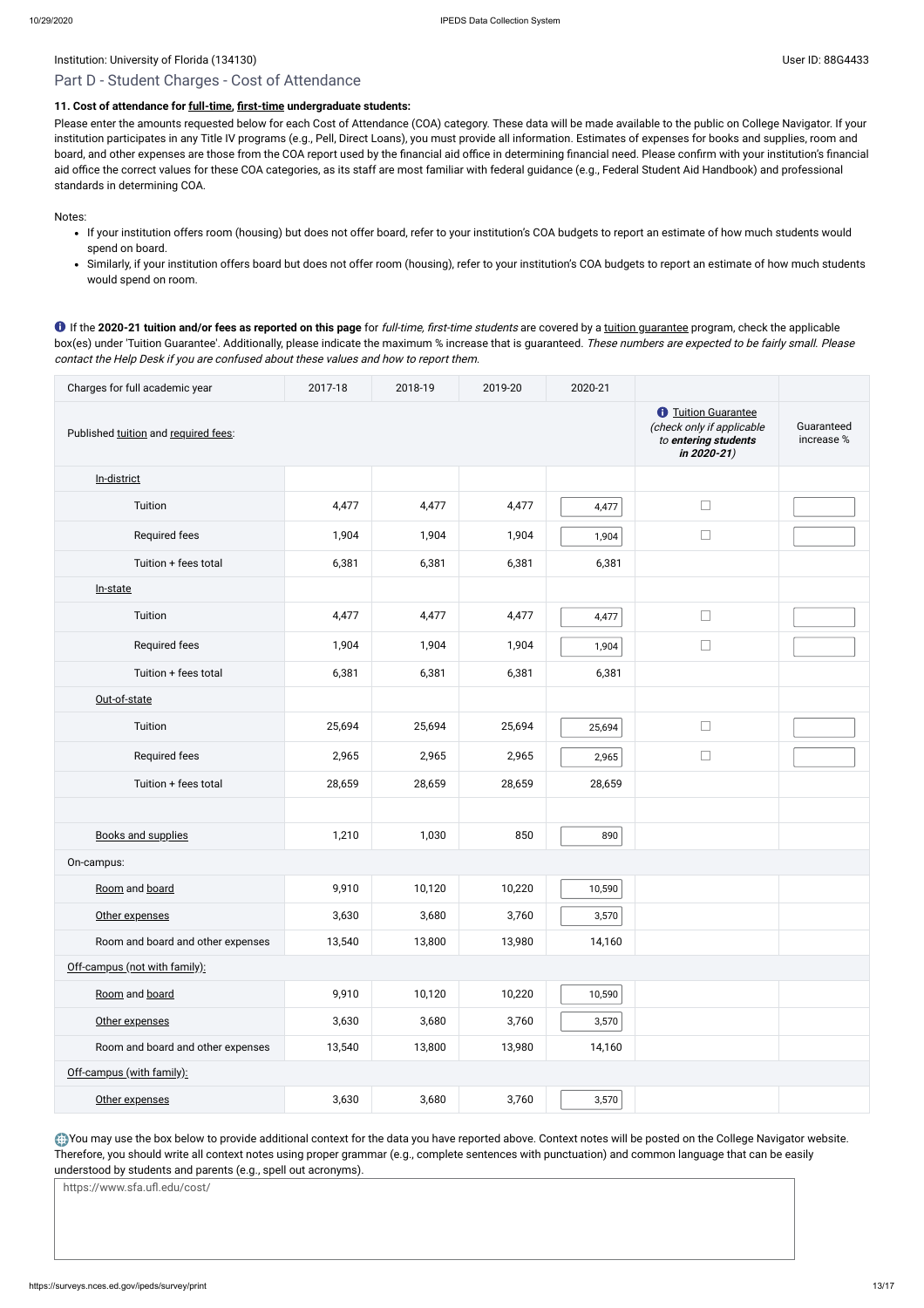Institution: University of Florida (134130) Channels and the User ID: 88G4433

- National Collegiate Athletic Association (NCAA)
- $\Box$  National Association of Intercollegiate Athletics (NAIA)
- National Junior College Athletic Association (NJCAA)
- □ United States Collegiate Athletic Association (USCAA)
- □ National Christian College Athletic Association (NCCAA)
- $\Box$  Other

# Part E - Athletic Association

#### **1. Is this institution a member of a national athletic association?**

O No

# Yes - Check all that apply

#### **2. If this institution is a member of the NCAA or NAIA, specify the conference FOR EACH SPORT using the pull-down menu.**

| Sport                      | <b>NCAA or NAIA</b><br>member                                                                                                                                                                                                                  | Conference                                          |
|----------------------------|------------------------------------------------------------------------------------------------------------------------------------------------------------------------------------------------------------------------------------------------|-----------------------------------------------------|
| Football                   | ies-Specify notice Specify notice and notice and notice and notice and notice and a moment of the material meteorem in the material meteorem and material meteorem and a material meteorem and material meteorem and material<br>∩No           | Southeastern Conference<br>$\overline{\phantom{a}}$ |
| Basketball                 | ies-Specify notice Specify notice and notice of the material of the material of the material of the material of the material of the material of the material of the material of the material of the material of the material<br>$\bigcirc$ No  | Southeastern Conference<br>$\overline{\phantom{a}}$ |
| Baseball                   | ies-Specify notice Specify notice and notice and notice and more that the material of the Second State and Materia and a Second State and Materia and Materia and Street and Materia and Street and Materia and Street and Ma<br>$\bigcirc$ No | Southeastern Conference<br>$\overline{\phantom{a}}$ |
| Cross country and/or track | ies-Specify notice Specify notice and notice and notice and more that the operation of the Second State and Mo<br>∩No                                                                                                                          | Southeastern Conference<br>$\overline{\phantom{a}}$ |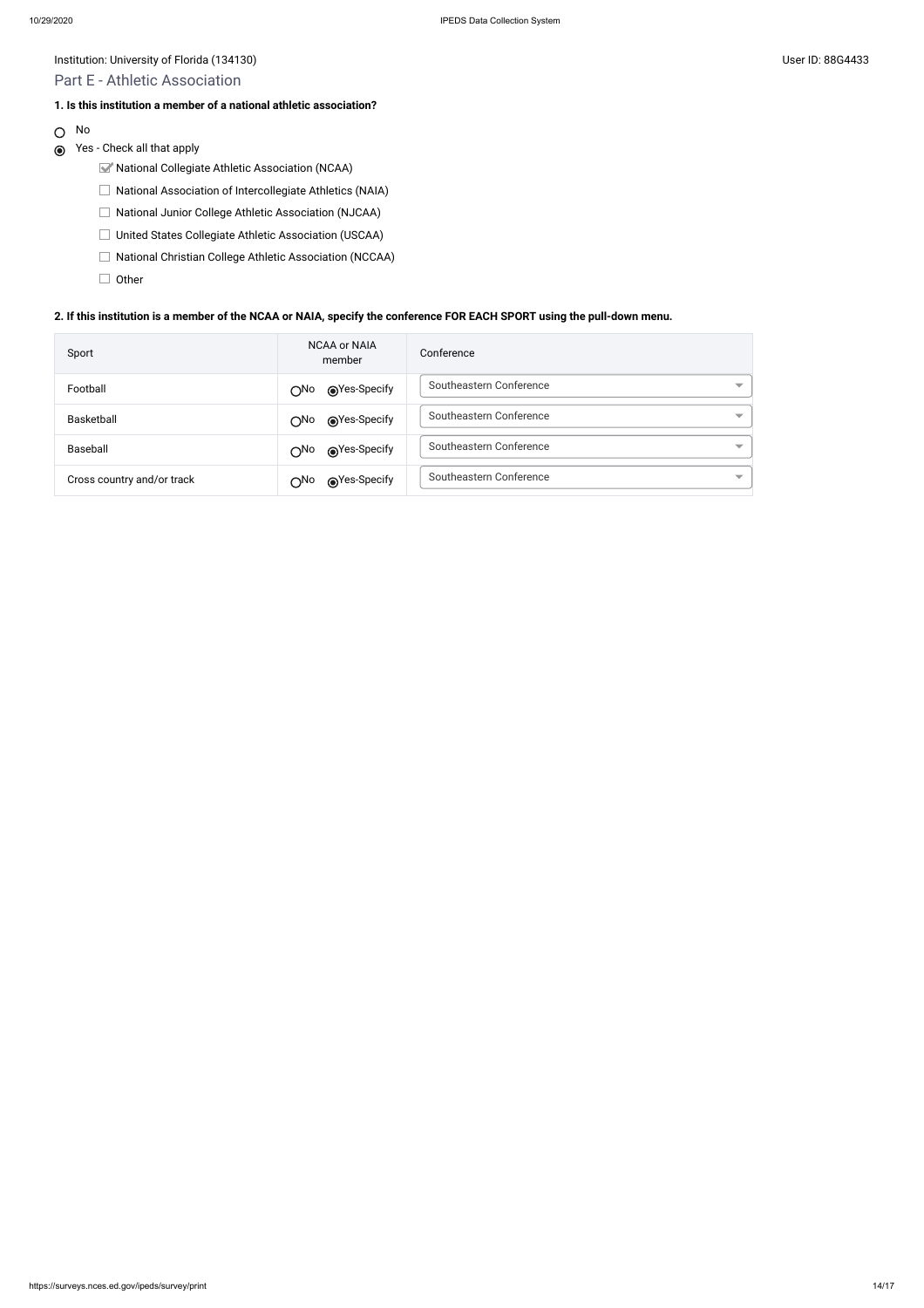# Prepared by

#### **Prepared by**

Reporting Reminders:

- The name of the preparer is being collected so that we can follow up with the appropriate person in the event that there are questions concerning the data.
- The Keyholder will be copied on all email correspondence to other preparers.
- The time it took to prepare this component is being collected so that we can continue to improve our estimate of the reporting burden associated with IPEDS.
- Please include in your estimate the time it took for you to review instructions, query and search data sources, complete and review the component, and submit the data through the Data Collection System.
- Thank you for your assistance.

| This survey component was prepared by: |                        |        |                                 |         |                   |  |  |  |
|----------------------------------------|------------------------|--------|---------------------------------|---------|-------------------|--|--|--|
|                                        | Keyholder              |        | <b>SFA Contact</b>              |         | <b>HR Contact</b> |  |  |  |
| U                                      | <b>Finance Contact</b> | $\cup$ | <b>Academic Library Contact</b> | $\odot$ | Other             |  |  |  |
| Name:                                  | Noelle Mecoli          |        |                                 |         |                   |  |  |  |
| Email:                                 | nmecoli@aa.ufl.edu     |        |                                 |         |                   |  |  |  |

| How many staff from your institution only were involved in the data collection and reporting process of this survey component? |  |  |  |  |
|--------------------------------------------------------------------------------------------------------------------------------|--|--|--|--|
| Number of Staff (including yourself)<br>4.00                                                                                   |  |  |  |  |

How many hours did you and others from your institution only spend on each of the steps below when responding to this survey component? Exclude the hours spent collecting data for state and other reporting purposes.

| Staff member  | <b>Collecting Data Needed</b> | Revising Data to Match<br><b>IPEDS Requirements</b> | <b>Entering Data</b> | Revising and Locking Data |  |
|---------------|-------------------------------|-----------------------------------------------------|----------------------|---------------------------|--|
| Your office   | 4.00<br>hours                 | hours                                               | 00.1<br>hours        | 2.00<br>hours             |  |
| Other offices | 2.00<br>hours                 | hours                                               | hours                | hours                     |  |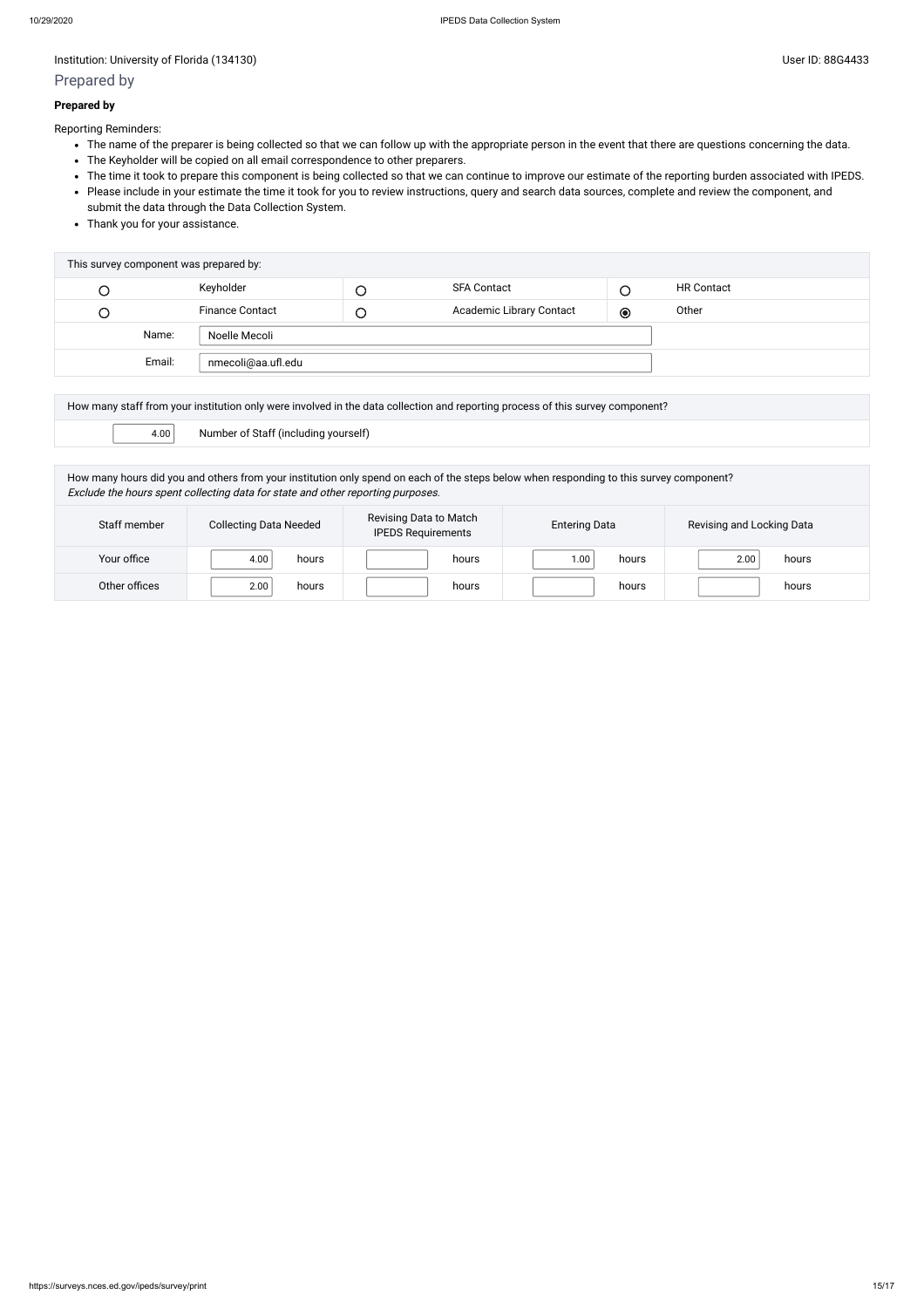## Summary

#### **Institutional Characteristics Component Summary**

Please review your data for accuracy. If you have questions about the data displayed below after reviewing the data reported on the survey screens, please contact the IPEDS Help Desk at: 1-877-225-2568 or [ipedshelp@rti.org.](mailto:ipedshelp@rti.org)

IPEDS collects important information regarding your institution. All data reported in IPEDS survey components become available in the IPEDS Data Center and appear as aggregated data in various Department of Education reports. Additionally, some of the reported data appears specifically for your institution through the College Navigator website and is included in your institution's Data Feedback Report (DFR). The purpose of this summary is to provide you an opportunity to view some of the data that, when accepted through the IPEDS quality control process, will appear on the College Navigator website and/or your DFR. College Navigator is updated approximately three months after the data collection period closes and Data Feedback Reports will be available through the Data [Center](https://nces.ed.gov/ipeds/use-the-data) and sent to your institution's CEO in November 2020.

#### Academic Year Reporters

| <b>GENERAL INFORMATION</b>                                                                                                                                                                                                         |                                                                                                             |                                                                                             |                      |                    |          |          |  |
|------------------------------------------------------------------------------------------------------------------------------------------------------------------------------------------------------------------------------------|-------------------------------------------------------------------------------------------------------------|---------------------------------------------------------------------------------------------|----------------------|--------------------|----------|----------|--|
|                                                                                                                                                                                                                                    | <b>Mission Statement</b>                                                                                    |                                                                                             |                      |                    |          |          |  |
|                                                                                                                                                                                                                                    | Are all the programs at your institution offered<br>No<br>exclusively via distance education programs?      |                                                                                             |                      |                    |          |          |  |
| <b>Special Learning Opportunities</b><br>ROTC (Army<br>Navy<br>Air Force)<br>Study abroad<br>Weekend/evening college<br>Teacher certification (below the postsecondary level)                                                      |                                                                                                             |                                                                                             |                      |                    |          |          |  |
| <b>Student Services</b><br><b>Remedial services</b><br>Academic/career counseling services<br>Employment services for current students<br>Placement services for program completers<br>On-campus day care for children of students |                                                                                                             |                                                                                             |                      |                    |          |          |  |
|                                                                                                                                                                                                                                    | <b>Credit Accepted</b>                                                                                      | Dual credit (college credit earned while in high school)<br>Advanced placement (AP) credits |                      |                    |          |          |  |
|                                                                                                                                                                                                                                    | Undergraduate students enrolled who are<br>10%<br>formally registered with office of disability<br>services |                                                                                             |                      |                    |          |          |  |
| <b>PRICING INFORMATION</b>                                                                                                                                                                                                         |                                                                                                             |                                                                                             |                      |                    |          |          |  |
| Estimated expenses for academic year for full-time, first-time students                                                                                                                                                            |                                                                                                             | 2017-18                                                                                     | 2018-19              | 2019-20            | 2020-21  |          |  |
| In-district tuition and fees                                                                                                                                                                                                       |                                                                                                             |                                                                                             | \$6,381              | \$6,381            | \$6,381  | \$6,381  |  |
|                                                                                                                                                                                                                                    | In-state tuition and fees                                                                                   |                                                                                             |                      | \$6,381            | \$6,381  | \$6,381  |  |
|                                                                                                                                                                                                                                    | Out-of-state tuition and fees                                                                               |                                                                                             | \$28,659             | \$28,659           | \$28,659 | \$28,659 |  |
| Books and supplies                                                                                                                                                                                                                 |                                                                                                             | \$1,210                                                                                     | \$1,030              | \$850              | \$890    |          |  |
| On-campus room and board                                                                                                                                                                                                           |                                                                                                             | \$9,910                                                                                     | \$10,120             | \$10,220           | \$10,590 |          |  |
|                                                                                                                                                                                                                                    | On-campus other expenses                                                                                    |                                                                                             |                      | \$3,630<br>\$3,680 | \$3,760  | \$3,570  |  |
|                                                                                                                                                                                                                                    | Off-campus room and board                                                                                   |                                                                                             | \$9,910              | \$10,120           | \$10,220 | \$10,590 |  |
|                                                                                                                                                                                                                                    | Off-campus other expenses                                                                                   |                                                                                             | \$3,630              | \$3,680            | \$3,760  | \$3,570  |  |
|                                                                                                                                                                                                                                    | Off-campus with family other expenses                                                                       |                                                                                             | \$3,630              | \$3,680            | \$3,760  | \$3,570  |  |
|                                                                                                                                                                                                                                    | Average undergraduate student tuition and fees for academic year 2020-21                                    |                                                                                             | Tuition              |                    | Fees     |          |  |
|                                                                                                                                                                                                                                    |                                                                                                             | \$4,477                                                                                     |                      |                    | \$1,904  |          |  |
|                                                                                                                                                                                                                                    | In-state                                                                                                    |                                                                                             | \$4,477              |                    |          | \$1,904  |  |
| Out-of-state                                                                                                                                                                                                                       |                                                                                                             | \$25,694                                                                                    |                      | \$2,965            |          |          |  |
| Average graduate student tuition and fees for academic year 2020-21                                                                                                                                                                |                                                                                                             | Tuition                                                                                     |                      | Fees               |          |          |  |
|                                                                                                                                                                                                                                    |                                                                                                             |                                                                                             |                      | \$10,770           |          | \$1,967  |  |
|                                                                                                                                                                                                                                    | In-state                                                                                                    |                                                                                             | \$10,770             |                    | \$1,967  |          |  |
| Out-of-state                                                                                                                                                                                                                       |                                                                                                             | \$2,795<br>\$27,335                                                                         |                      |                    |          |          |  |
| Alternative tuition plans                                                                                                                                                                                                          |                                                                                                             |                                                                                             | Prepaid tuition plan |                    |          |          |  |